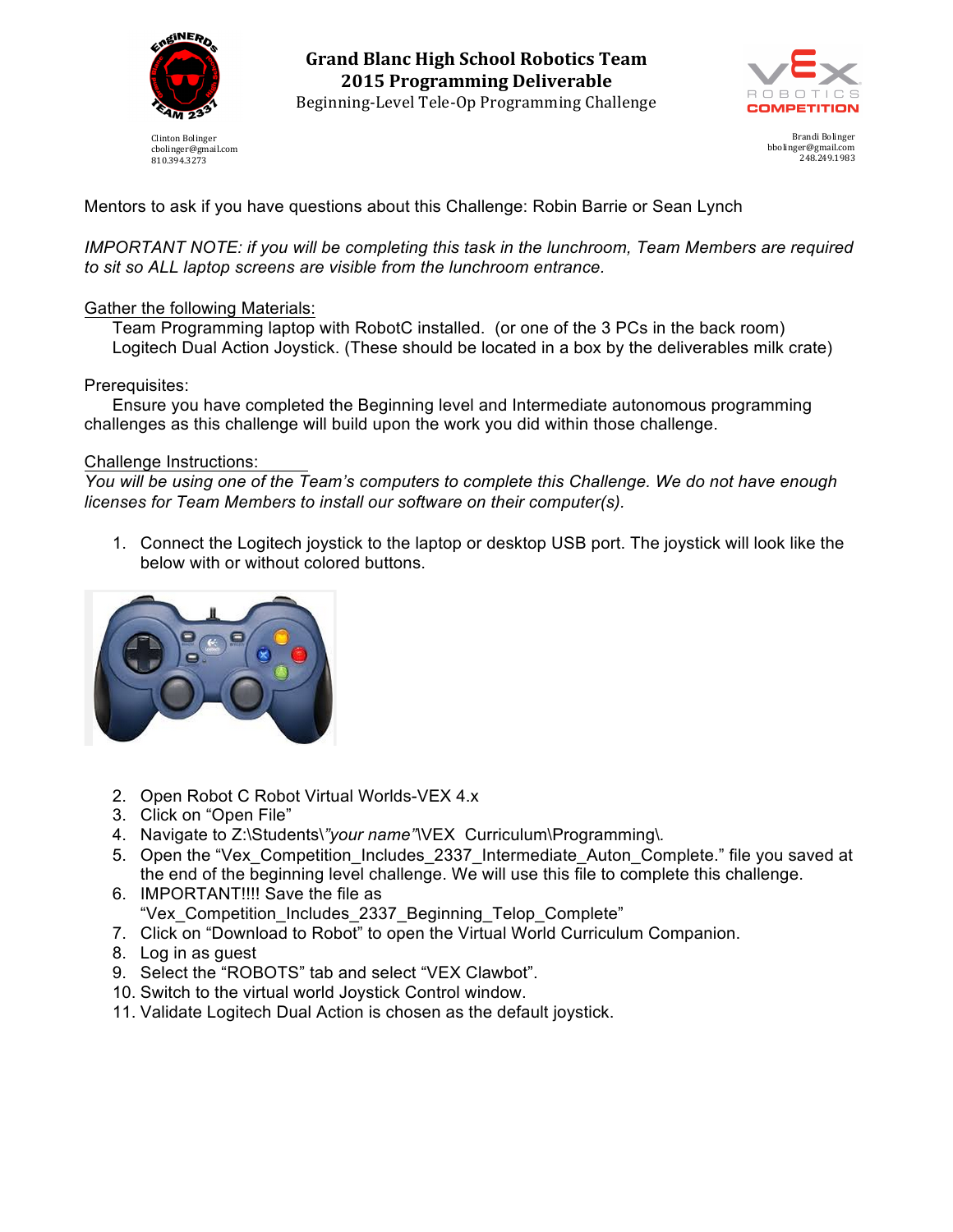

**Grand Blanc High School Robotics Team 2015 Programming Deliverable** Beginning-Level Tele-Op Programming Challenge



Brandi Bolinger bbolinger@gmail.com 248.249.1983

Clinton Bolinger cbolinger@gmail.com 810.394.3273

| Joystick Control - Basic |           |     |            | 23               |
|--------------------------|-----------|-----|------------|------------------|
|                          |           |     |            | Standard Config  |
|                          |           |     | з          |                  |
| Joystick                 |           |     |            | Audible Feedback |
| 1: Logitech Dual Action  |           |     |            | Pause Comm       |
| $\mathbf{0}$<br>X1:      | $POV: -1$ | X2: | $^{\circ}$ | Link             |
| Y1:<br>$\bf{0}$          |           | Y2: | $-1$       |                  |
| <b>Buttons:</b>          |           |     |            |                  |
|                          |           |     |            | Help             |

- If you do not see the Logitech Joystick chosen, click on the drop down menu and choose Refresh to refresh the list. Choose the Logitech if the list is repopulated with that choice. If you still do not see the Logitech as an option troubleshoot the joystick connectivity.
- 12. Once connected validate the mode button light if in an off state. This will change the joystick variable.
- 13. Validate the joysticks move or the numbers light up when you move the joystick or press the buttons.



TIP: When pressing the buttons, you should see the button identifier displayed in the Joystick Control window.

| 1: Logitech Dual Action |   |           |     |    |  |
|-------------------------|---|-----------|-----|----|--|
| X1:                     | о | $POV: -1$ | X2: |    |  |
| Y1:                     |   |           | Y2: | -1 |  |
| Buttons: Btn2(B)        |   |           |     |    |  |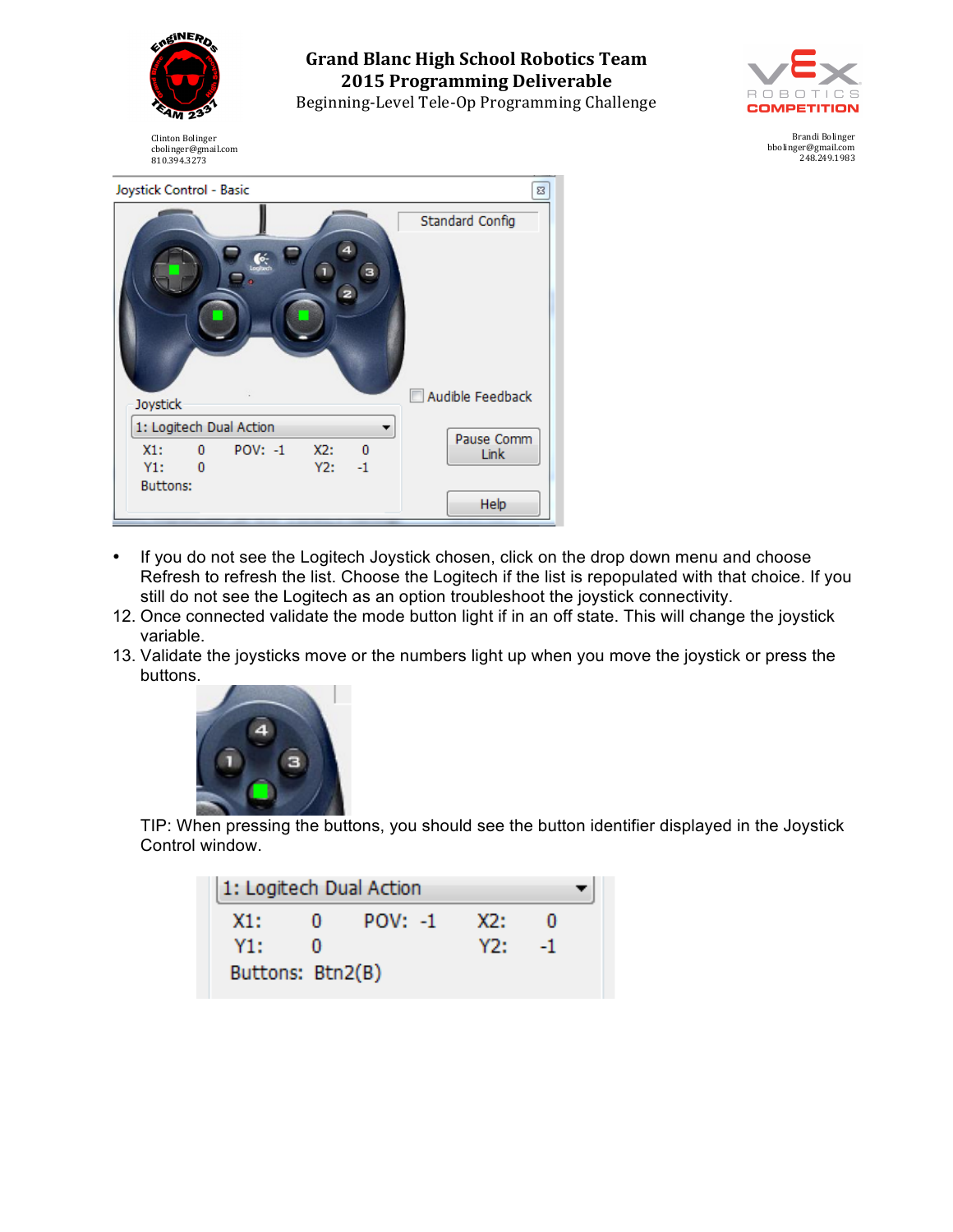

**Grand Blanc High School Robotics Team** 2015 Programming Deliverable Beginning-Level Tele-Op Programming Challenge



Brandi Bolinger bbolinger@gmail.com<br>248.249.1983

14. In the RobotC window set up the Arm and Claw motors using the following parameters on ports 6 and 7 then click on Ok.



15. Comment out the Auton code you wrote before to prevent the robot from running that section of code.

TIP: In the C programming language you can comment out code using the following methods:

// a the beginning of a line will comment out the entire line.

/\* and \*/ will comment out blocks of code as shown below.

| task autonomous() |  |  |  |  |  |
|-------------------|--|--|--|--|--|
| code block;       |  |  |  |  |  |
| code block;       |  |  |  |  |  |
| code block;       |  |  |  |  |  |
| code block;       |  |  |  |  |  |
| code block;       |  |  |  |  |  |
| allMotorsOff();   |  |  |  |  |  |
| allTasksStop();   |  |  |  |  |  |
| ļ                 |  |  |  |  |  |
|                   |  |  |  |  |  |
|                   |  |  |  |  |  |

NOTE: This will prevent the autonomous code from making your robot move, but virtual worlds will still run autonomous mode for 20 seconds.

16. Use the table and diagram below to write the code to utilize the Y axis on joystick 1 and 2 to move the left side and right side wheel motors in tank drive.

TIP: Instead of setting the motors to a speed as you did in the Autonomous challenges you will need to set the motors to equal the input from the joysticks.

Either insert these pages or have them go to the document on the PC. We can create a link on the bookmark bar on each PC.

http://www.education.rec.ri.cmu.edu/previews/robot c products/teaching rc tetrix preview/rem otecontrol/documents/remote control lab.pdf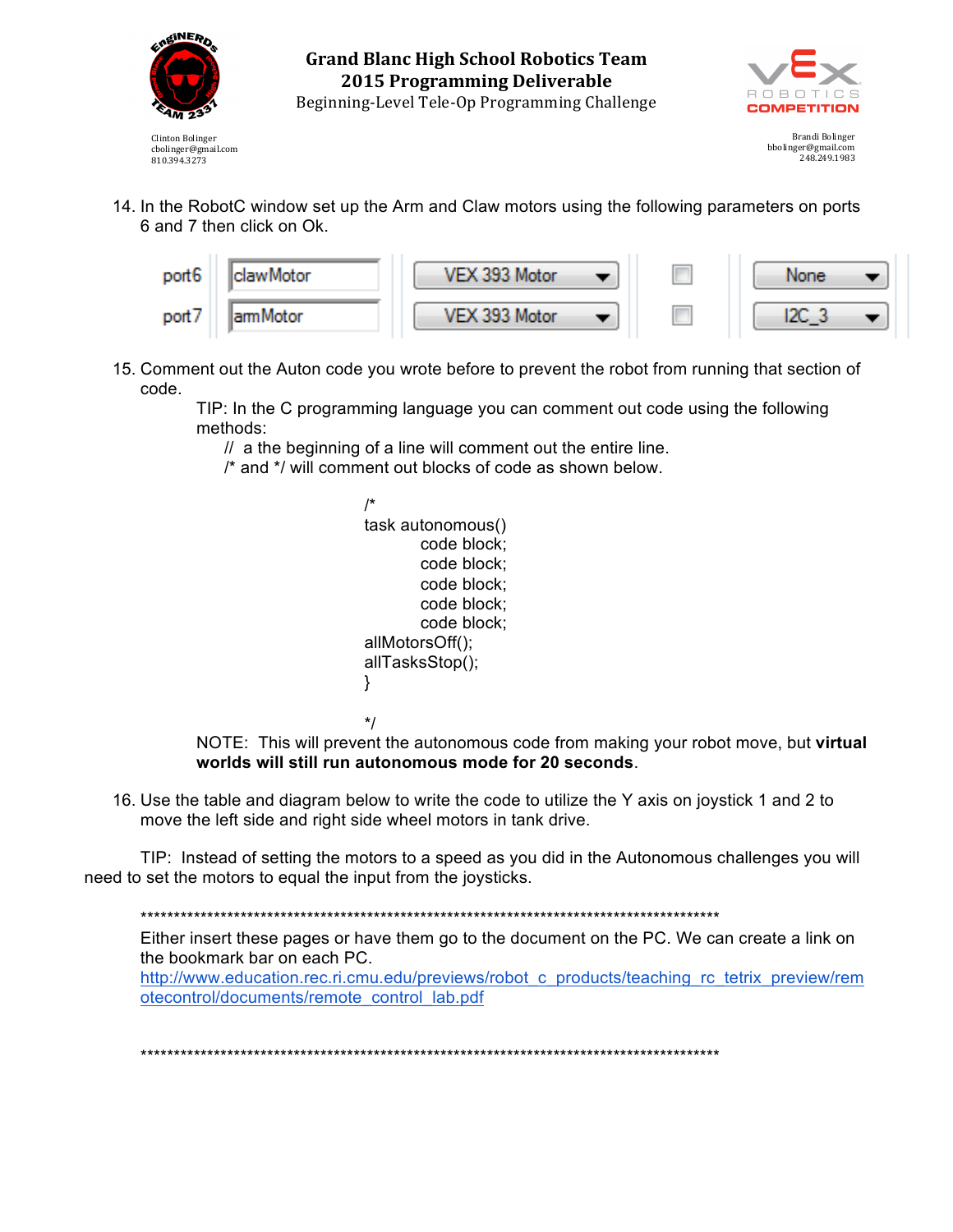

**Grand Blanc High School Robotics Team 2015 Programming Deliverable** Beginning-Level Tele-Op Programming Challenge



Brandi Bolinger bbolinger@gmail.com 248.249.1983

| Clinton Bolinger    |
|---------------------|
| cbolinger@gmail.com |
| 810.394.3273        |

| <b>Analog Stick</b> | <b>Axis</b> | Joystick 1 | <b>Joystick 2</b> |
|---------------------|-------------|------------|-------------------|
| Left                | x           | joy1_x1    | joy2_x1           |
|                     | v           | joy1_y1    | joy2_y1           |
| Right               | x           | $joy1_x2$  | $joy2_x2$         |
|                     | v           | $joy1_y2$  | $joy2_y2$         |



All eight functions above will return values between -128 and 127.

- 17. Utilize any of the virtual world fields to validate your code is working.
- 18. Once you have the robot moving using the joysticks, write the code to utilize the buttons to activate the arm and the claw on the robot.
- 19. Configure the Joystick to move the robot using the following buttons.
	- a. Button 1 or  $X =$  Move the arm motor up
	- b. Button 2 or  $A =$  Move the arm motor down
	- c. Button 4 or  $Y =$  Close the claw
	- d. Button 3 or  $B =$  Open the claw
- 20. Ensure you are able to stop the arm and claw in the halfway positions.

TIP: You may need to utilize if / then / else statements to make the motors run properly. i.e. if button 1 is pressed run the motor at this speed else if button 2 is pressed run the motor at this speed else stop the motors.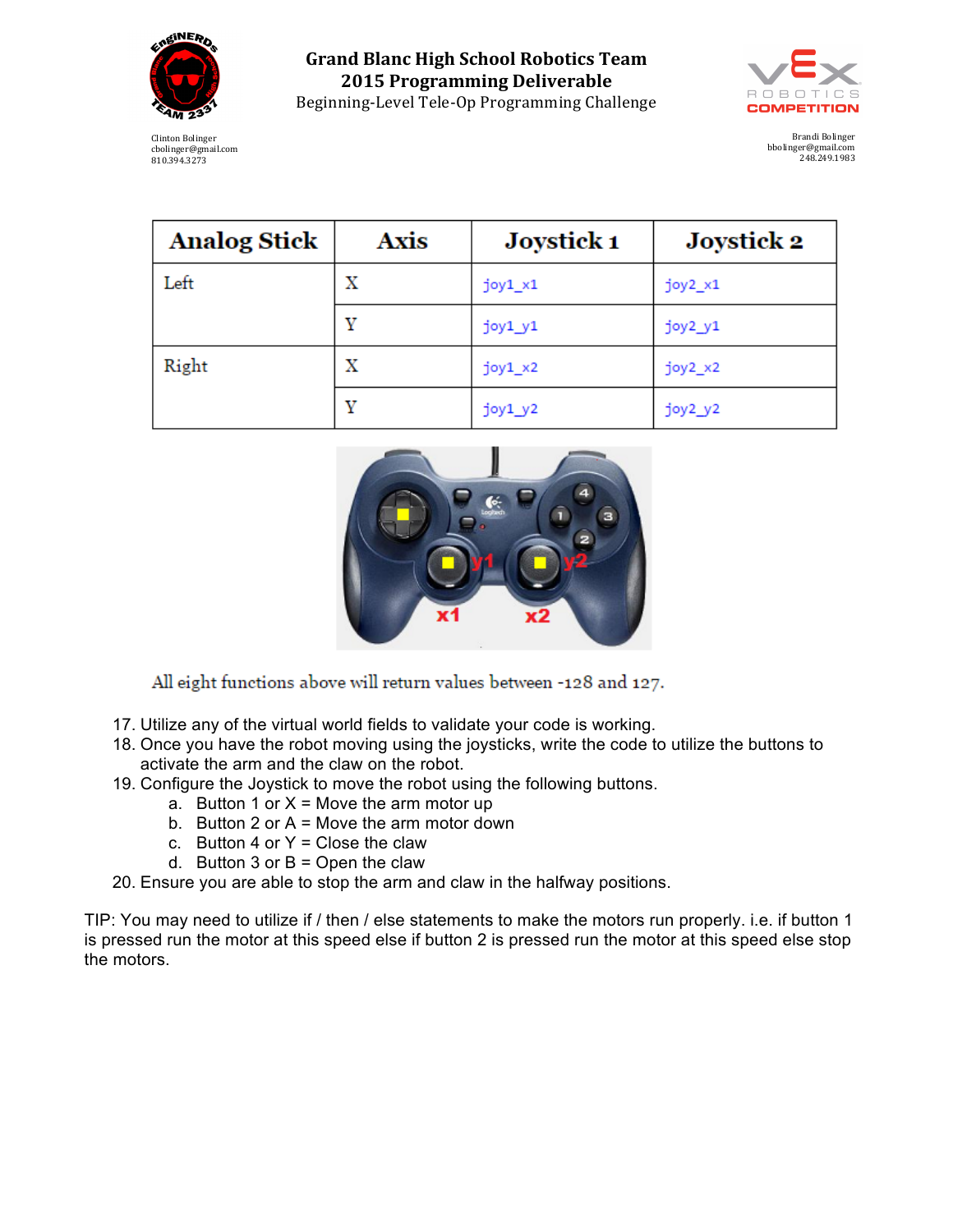

Clinton Bolinger cbolinger@gmail.com 810.394.3273

**Grand Blanc High School Robotics Team 2015 Programming Deliverable** Beginning-Level Tele-Op Programming Challenge



Brandi Bolinger bbolinger@gmail.com 248.249.1983

```
if(boolean_expression 1)
€
   /* Executes when the boolean expression 1 is true */ŀ
else if( boolean_expression 2)
€
   /* Executes when the boolean expression 2 is true */ŀ
else if( boolean_expression 3)
€
   /* Executes when the boolean expression 3 is true */ŀ
else
€
   /* executes when the none of the above condition is true */Y
```
For more information on if-then-else statements, refer to the following document. http://cdn.robotc.net/pdfs/natural-language/hp\_if\_else.pdf

Utilize any of the virtual world fields to validate your code is working. Spend some time getting familiar with driving the robot and using the arm and claw that have items you can pick up.